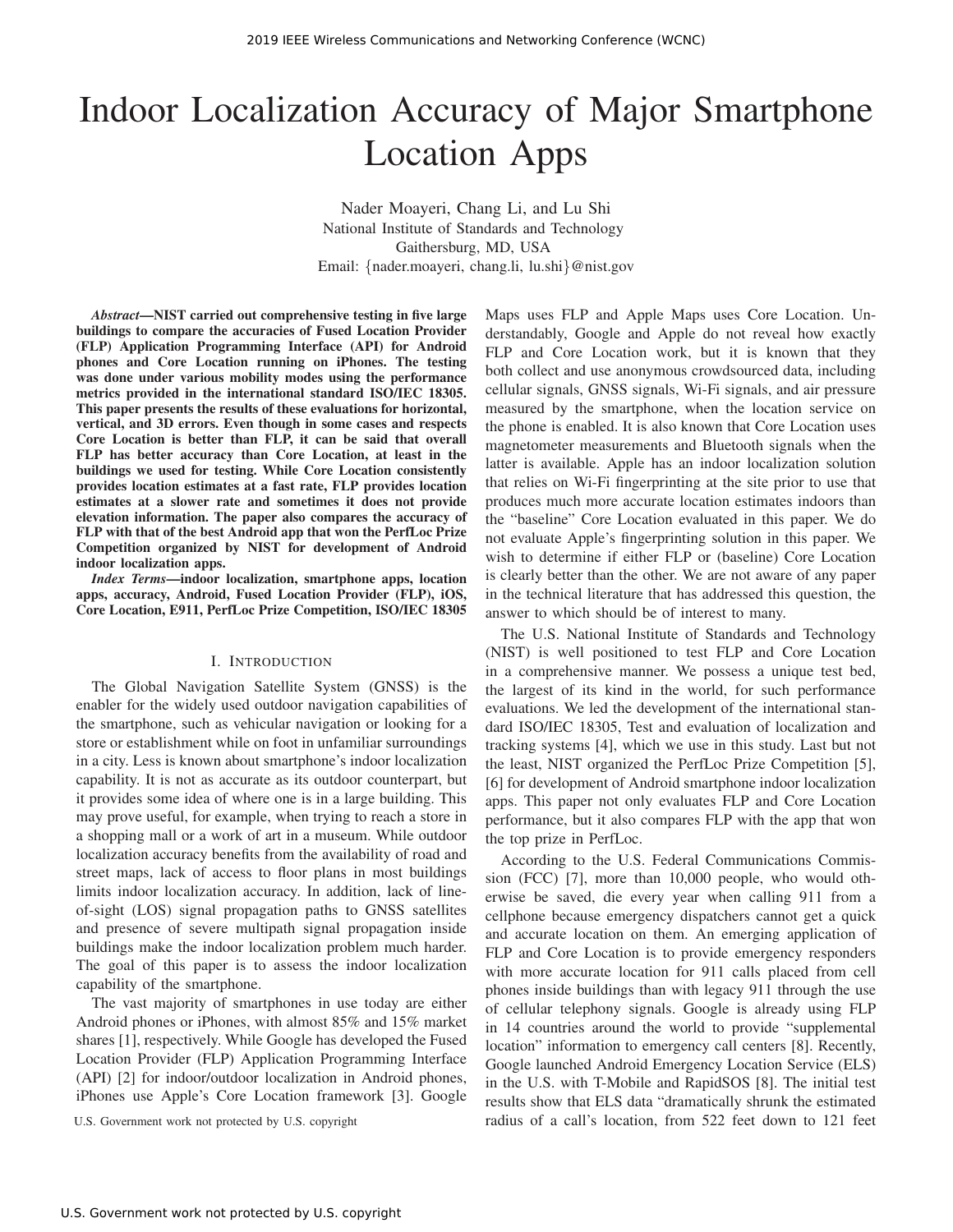and arrived faster than carrier data" [9]. Apple has launched its own initiative so that "iPhone users in the United States who call 911 will be able to automatically and securely share their location data with first responders" with the introduction of iOS 12 [10], [11]. The results presented in this paper provide timely information, based on comprehensive testing, on how FLP and Core Location help with E911 indoor location accuracy. The latest rules from the FCC require 50-meter horizontal location accuracy or providing dispatchable location for 80% of E911 calls by April 2021 [12]. Both FLP and Core Location meet or exceed this benchmark *today*. The caveat is that the building has to have Wi-Fi for these gains to materialize.

The rest of the paper is organized as follows. Section II describes the methodology we used for testing Android FLP and iOS Core Location. Section III presents comprehensive test results for FLP and Core Location. Comparisons between FLP and the best PerfLoc app are presented in Section IV. Finally, concluding remarks are provided in Section V.

## II. TESTING METHODOLOGY

The methodology we used to evaluate FLP and Core Location had much in common with what we used in the PerfLoc Prize Competition. The performance evaluation procedure in PerfLoc was a two-phase process. In Phase I, we used an over-the-web procedure to evaluate the PerfLoc "algorithms" using 30 test data sets, each collected with four different brands/models of Android phones in four NIST buildings. In Phase II, we invited the teams that had developed the best algorithms to NIST and evaluated their "apps" using live testing in a fifth building at NIST they knew nothing about. We made training data sets collected in the first four buildings available to PerfLoc participants in Phase I and the participants could use the entire data in a set to estimate location at a designated time instance. That is, they could use "future" smartphone data to estimate location at the "present time". In Phase II, the finalists invited for live testing at NIST were required to provide location estimates in "real-time"; they could not use any lookahead. In addition, they did not have any training data sets for the fifth building [5], [6]. We used live testing only to evaluate the performance of FLP and Core Location, but we tested in all five buildings that had been used to evaluate the performance of PerfLoc algorithms and apps.

#### *A. Buildings and Test Points*

The five buildings we used for testing FLP and Core Location were selected based on guidance from ISO/IEC 18305. These buildings are instrumented with almost 1300 test points, henceforth called dots, laid on the floors and professionally surveyed. Therefore, the ground truth 3D coordinates (latitude, longitude, and elevation) of all dots are known to NIST. Table I presents descriptions of the buildings, their sizes, the number of dots deployed in each, and the number of Wi-Fi access points (APs) in each.

Building 1 is subterranean with two floors under grade level, i.e. it has a sub-basement in addition to the basement

TABLE II: T&E Scenarios and Numbers of Dots in Each Building/Scenario Combination

| Scenario # | Description            | # of Dots Used in Each Building |                |                |                |                |  |
|------------|------------------------|---------------------------------|----------------|----------------|----------------|----------------|--|
|            |                        | B <sub>1</sub>                  | B <sub>2</sub> | B <sub>3</sub> | B <sub>4</sub> | B <sub>5</sub> |  |
| 1          | Walking with 3-sec.    |                                 |                |                |                |                |  |
|            | Stops at Dots          | 123                             | 157            | 109            | 41             | 96             |  |
| 2          | Walking w/o any Stops  | 126                             | 146            | 147            | 52             | 139            |  |
| 3          | Cart                   | -                               | 41             | 127            | 48             | 58             |  |
| 9          | <b>Using Elevators</b> |                                 |                |                |                | 67             |  |
| 10         | Walking in/out         |                                 |                |                |                |                |  |
|            | of the Building        |                                 | 144            | 126            | 88             | 97             |  |
| 12         | Sidestepping           |                                 | 123            | 153            | 50             | 34             |  |
| 13         | Walking Backward       |                                 | 115            | 144            | 49             | 32             |  |
| 14         | Crawling               |                                 | 145            | 151            |                | 10             |  |
| 16         | Cart                   |                                 | 87             |                |                |                |  |

indicated in Table I. It had no Wi-Fi APs when we collected PerfLoc data [5] in February 2016. As shown in Table I, it now has four APs, but there is no Wi-Fi signal available in roughly 85% of its floor area. No cellular signal can be received in that building, and naturally no GNSS signal is available either. Neither FLP nor Core Location worked in that building. Therefore, limited testing was done in that building after we observed that the location estimate provided by FLP or Core Location hardly ever changed once we entered the building. We recognize that this is a corner case representing a very challenging building from a radio frequency (RF) coverage viewpoint, but this situation can arise in a multi-level underground parking structure without Wi-Fi coverage.

# *B. Test and Evaluation (T&E) Scenarios*

A T&E scenario for a given building is a pre-determined path with known starting and ending points in the building that the test subject follows while carrying or wearing the localization device of the system under test [4]. In this study, we tested two localization devices simultaneously, namely, an Android phone and an iPhone. Several T&E scenarios were used in each building corresponding to different mobility modes. The test subject would prompt each of the two phones to generate a location estimate at each dot visited on the path for a given scenario. In general, our testing procedures closely follow the guidelines provided by the ISO/IEC 18305 standard. Table II shows various scenarios used and the number of dots on the path for each scenario in each building. Most of these scenarios involved moving around in a building for at least 20 minutes.

In Buildings 1-4, we used the same T&E scenarios as those used in PerfLoc Phase I evaluations, except that we stopped testing in Building 1 after two scenarios, because FLP and Core Location were hardly updating their location estimates. In Building 5, we used the same T&E scenarios as those used in PerfLoc Phase II evaluations. We used the same paths in the five buildings for this study as those used in PerfLoc. To be exact, each path followed the same sequence of dots as the corresponding scenario in PerfLoc, but naturally how we got from one dot on a path to the next one was not exactly the same to centimeter-level accuracy as the corresponding path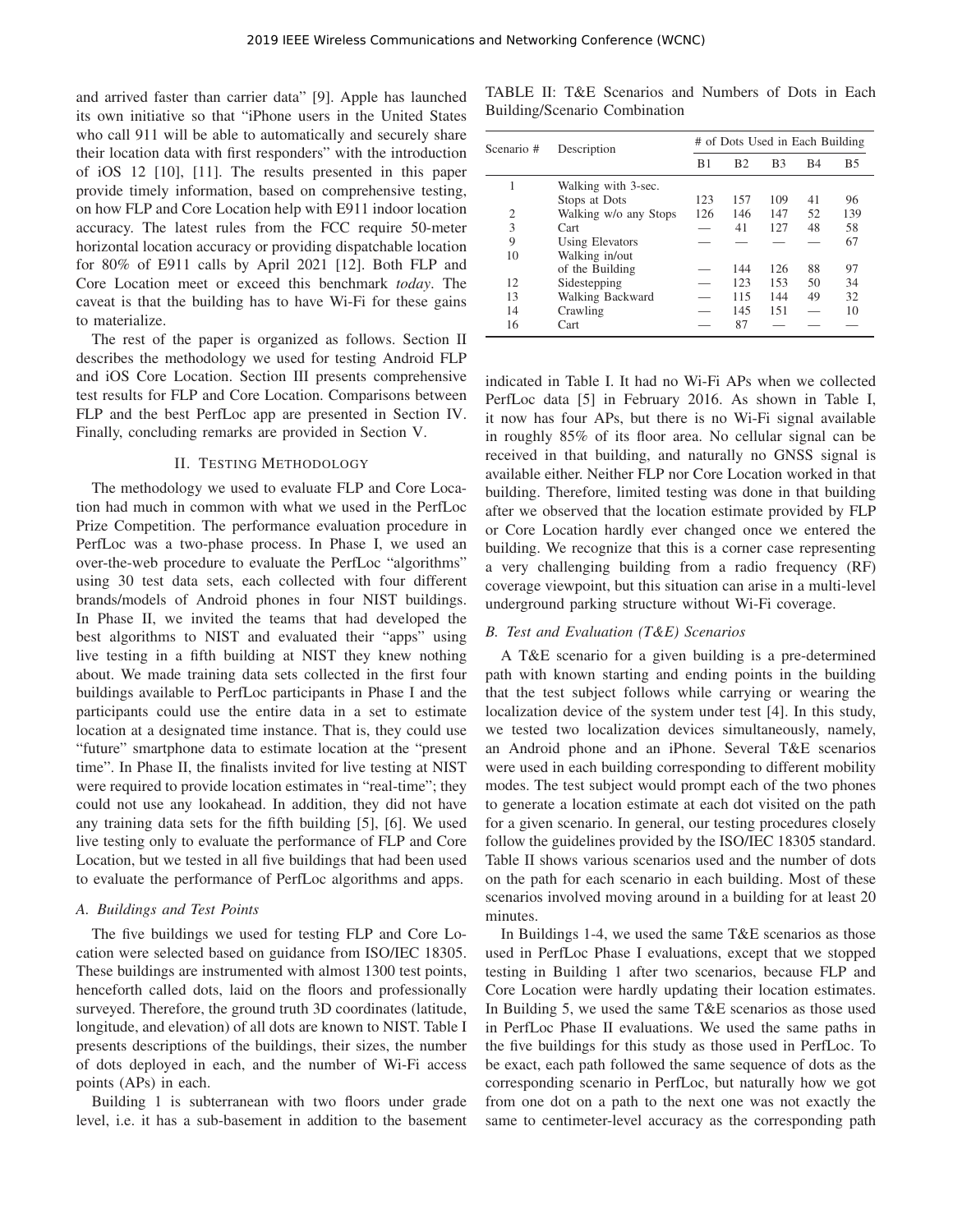| Building # | Building Type                            | Gross Floor Area $(m2)$ |   | Basement # of Dots | # of Wi-Fi APs |
|------------|------------------------------------------|-------------------------|---|--------------------|----------------|
|            | Multi-Story Laboratory & HVAC Equipment  | 9.308                   |   | 217                |                |
|            | Multi-Story Office and Laboratory        | 10.709                  | N | 299                | 46             |
|            | Single-Story Warehouse, Shop, and Office | 13.342                  | N | 257                | 26             |
|            | Single-Story Machine Shop                | 4.598                   |   | 100                | 8              |
|            | Multi-Story Office                       | 31,870                  |   | 403                | 131            |

TABLE I: Buildings Used in Our Tests

in PerfLoc. More importantly, the RF landscape can never be replicated, because the performance evaluations for PerfLoc (data collection for Phase I and live testing in Phase II) and FLP/Core Location were done at different times. Subject to these caveats, we can claim that we used the same procedures for evaluating the performance of FLP and Core Location as those used for PerfLoc. Therefore, it would be reasonable to compare the performance of FLP with that of the best PerfLoc app in Building 5, which we do in Section IV.

Any scenario involving a mobility mode other than walking (sidestepping, walking backward, crawling, and the cart) in Buildings 1-4 had a good bit of walking and then one or more segments of the other mobility mode specified. The cart scenarios are exceptions, because they used the cart from the start to the end. In Building 5, we opted for obtaining performance results for other mobility modes without mixing them with walking, and that is how the live tests in Phase II of PerfLoc were done.

The starting points for most building/scenario combinations were outside the building, where we spent 2-3 minutes to make sure we had a good GPS fix before we entered the building. In two cases only, the starting point was inside the building.

We evaluated FLP and Core Location simultaneously. Figure 1 shows how (a) we attached the phones to a "plastic stick" and the test subject walked while holding the stick in his/her hand, (b) the test subject crawled on the floor with the stick in his/her hand, and (c) we placed the phones on the bed of a plastic cart while the test subject pushed the cart around in the building. ISO/IEC 18305 includes crawling, sidestepping, and walking backward scenarios because fire fighters engage in those activities while moving around in a building on fire. The cart scenario would arise for asset tracking in a warehouse, in a hospital, or on the factory floor, when assets are transported on a cart or other type of wheeled transport vehicle. We took into account the average elevation of the phones with respect to the floor in walking, crawling, and cart scenarios so that our computation of localization error would be accurate. These elevations were 1.53 m, 0.13 m, and 0.77 m, respectively, for the Android phone. They were 1.74 m, 0.18 m, and 0.77 m, respectively, for the iPhone.

#### *C. Phones Used and the Evaluation Apps*

In this study, we used a Google Pixel XL phone running on Android OS 9 / Google Play Services 14.3.67 and an iPhone 8 running on iOS 11.4.1. One may wonder whether FLP and Core Location indoor performance would be affected by these specific choices of phones. We suspect the answer to this question is negative, because FLP and Core Location primarily rely on Wi-Fi signals, and the number of smartphone Wi-Fi chipset manufacturers is very limited.

We used an Evaluation App for each phone to assess the performance of FLP or Core Location. Specifically, the test subject would click on a button on each Evaluation App when the two phones were above a designated dot on the path for a given T&E scenario as the test subject followed the path for the scenario. The Evaluation App would then call FLP or Core Location to obtain a location estimate. We developed the Evaluation App for the Android phone ourselves. The Evaluation App for Core Location was provided by Carnegie Mellon University. Core Location was always able to respond with a location estimate, as it generates such estimates at a fixed 60 Hz rate. This was not the case with FLP, however. At best, it can generate location estimates at a 1 Hz rate. Updated location estimates from FLP were not available at all dots on the path for a T&E scenario. Therefore, we used the last available location estimate for FLP, whenever an update was not available.

## *D. Additional Testing Beyond PerfLoc Scenarios*

Each dot in each building was visited several times in the course of our test and evaluations. We noticed significant variation in location estimates obtained at the same dot, regardless of whether the location estimates were obtained from FLP or Core Location. Therefore, we spent another ten days of data collection, in addition to the initial ten days for the PerfLoc T&E scenarios described above, to collect a reasonably large number of estimates with each phone at each dot in each building. Location estimates from Core Location were always available, but this was not true for FLP. In FLP's case, sometimes no updated location estimates were available. There were also cases where FLP would produce a latitude and a longitude, but no elevation.

The analysis of the additional data we collected is simply beyond the scope of this paper due to space limitations.

## III. TEST RESULTS

We already mentioned that neither FLP nor Core Location worked in Building 1. When we tried to go through a walking scenario in that building, both FLP and Core Location provided location estimates at the starting point of the scenario outside the building. Core Location provided frequent location updates all the time we walked inside the building, but all of them were the same as the last location estimate it provided outside the building. FLP did not provide any location updates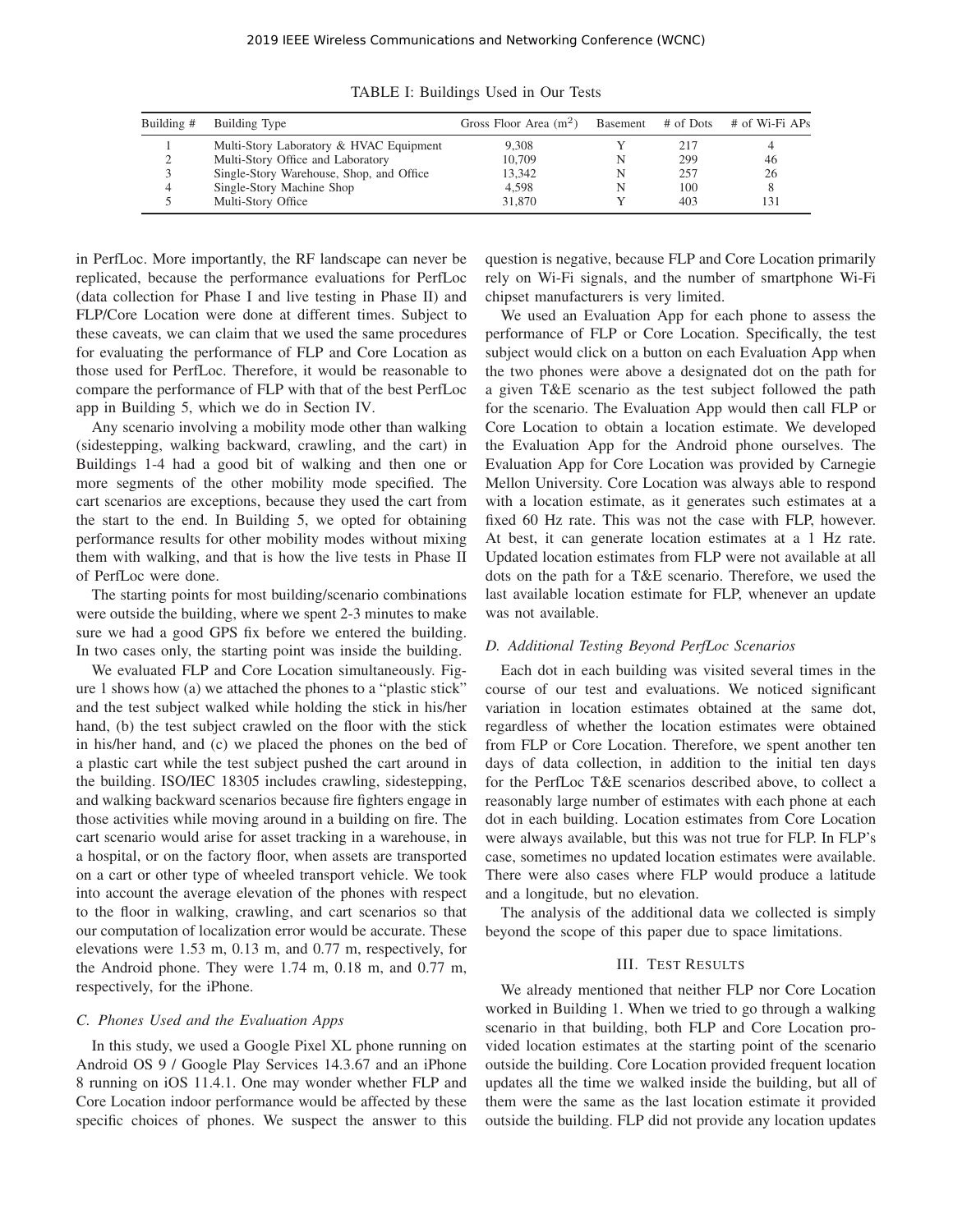

(a) Walking (b) Crawling (c) Cart Fig. 1: Various Mobility Modes



Fig. 2: Neither FLP nor Core Location provided accurate location estimates in Building 1.

inside the building, except for a few in a small area of the building. This is depicted in Figure 2, where the path taken on the two floors of the building has been collapsed onto a single horizontal plane. Therefore, no results for Building 1 are presented in this section. Rather, we present performance results for Buildings 2-5 only.

Table III shows the performance metrics we used in this study that are defined in ISO/IEC 18305 and can be found online in Appendix A of [13]. The only exception is elevation availability, which is defined as the ratio of number of dots at which elevation information was available to the total number of dots visited in a scenario.

Tables IV and V present, respectively, the results obtained in Buildings 2 and 5 for FLP and Core Location. In these tables as well as others later in the paper, "walking" refers to T&E Scenarios 1, 2, 9, and 10 as well as the walking segments in T&E Scenarios 12-14. "Others" refers to other mobility modes, namely, T&E Scenario 3 and 16 as well as non-walking segments in T&E Scenarios 12-14. Looking at the overall results in the tables, we conclude that FLP has an edge over Core Location in these buildings. This is true in the sense



Fig. 3: CDF of Horizontal Error Magnitude over All T&E Scenarios in Building 2



Fig. 4: CDF of Vertical Error Magnitude over All T&E Scenarios in Building 2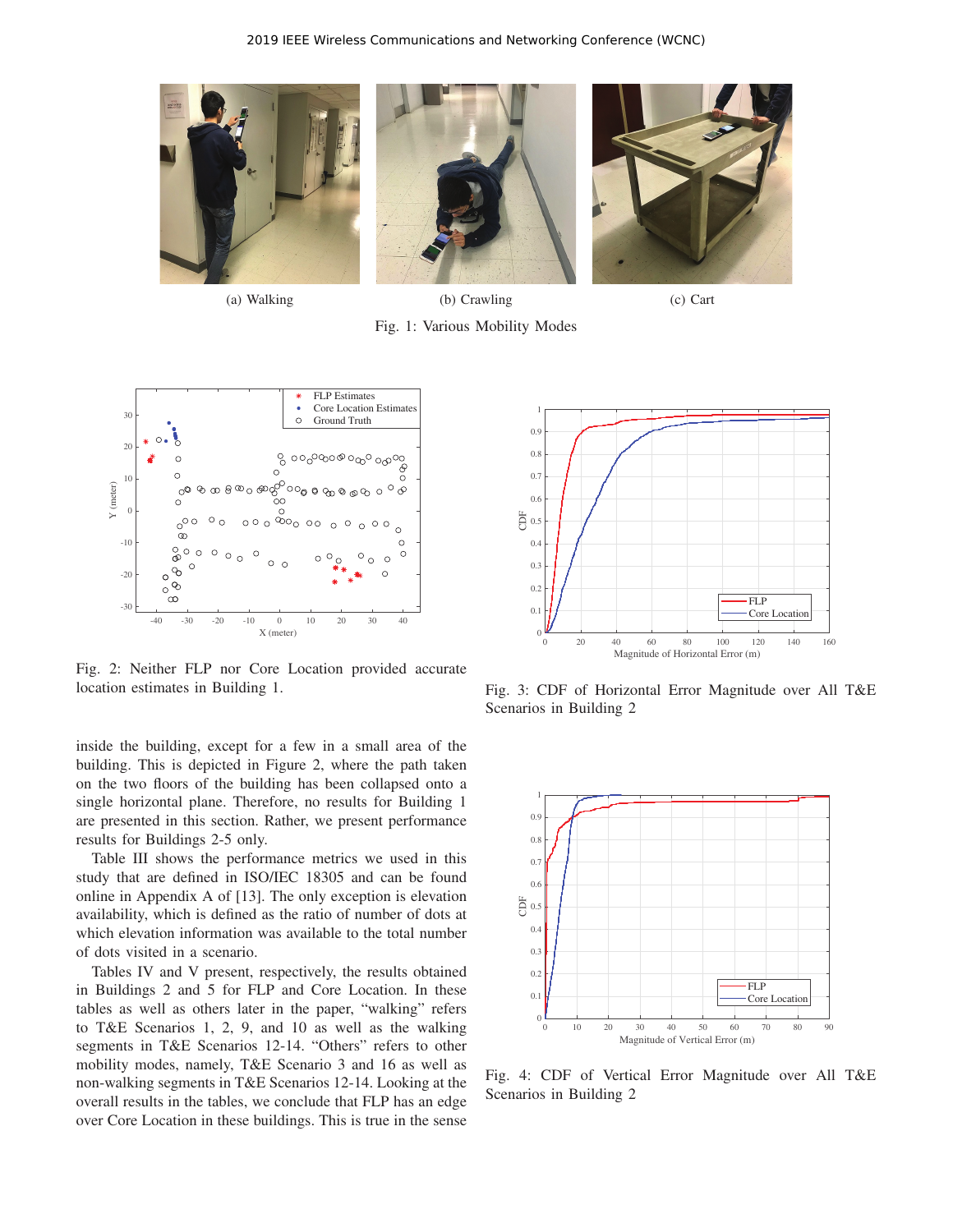TABLE III: Performance Metrics Used in this Paper

| Symbol                                                                                                                                                                                                                                 | Performance Metric                            |
|----------------------------------------------------------------------------------------------------------------------------------------------------------------------------------------------------------------------------------------|-----------------------------------------------|
| $\delta_z$                                                                                                                                                                                                                             | Elevation Availability                        |
| $\mu_{\ \varepsilon_h\ }$                                                                                                                                                                                                              | Mean of the Magnitude of Horizontal Error     |
| $\mu_{\ \varepsilon_z\ }$                                                                                                                                                                                                              | Mean of the Magnitude of Vertical Error       |
|                                                                                                                                                                                                                                        | Mean of the Magnitude of 3D Error             |
| $\begin{array}{l} \mu_{\left\Vert \varepsilon\right\Vert }\\ \sigma_{\left\Vert \varepsilon_{h}\right\Vert }^{2}\\ \sigma_{\left\Vert \varepsilon_{z}\right\Vert }^{2}\\ \sigma_{\left\Vert \varepsilon\right\Vert }^{2} \end{array}%$ | Variance of the Magnitude of Horizontal Error |
|                                                                                                                                                                                                                                        | Variance of the Magnitude of Vertical Error   |
|                                                                                                                                                                                                                                        | Variance of the Magnitude of 3D Error         |
| CE95                                                                                                                                                                                                                                   | Circular Error 95%                            |
| <b>VE95</b>                                                                                                                                                                                                                            | Vertical Error 95%                            |
| <b>SE95</b>                                                                                                                                                                                                                            | Spherical Error 95%                           |
| CEP                                                                                                                                                                                                                                    | Circular Error Probable                       |
| <b>VEP</b>                                                                                                                                                                                                                             | Vertical Error Probable                       |
| SEP                                                                                                                                                                                                                                    | Spherical Error Probable                      |

TABLE IV: FLP vs Core Location Performance in Building 2

|                                                                                                               |         | Google FLP |         | Apple Core Location |         |         |  |
|---------------------------------------------------------------------------------------------------------------|---------|------------|---------|---------------------|---------|---------|--|
|                                                                                                               | Walking | Others     | Overall | Walking             | Others  | Overall |  |
| # of Dots                                                                                                     | 774     | 184        | 958     | 774                 | 184     | 958     |  |
| $\delta_z$                                                                                                    | 91.0%   | 99.5%      | 92.6%   | 100.0%              | 100.0%  | 100.0%  |  |
| $\mu_{\ \varepsilon_h\ }$                                                                                     | 14.51   | 19.80      | 15.53   | 34.35               | 28.17   | 33.16   |  |
| $\mu_{\ \varepsilon_z\ }$                                                                                     | 4.93    | 4.88       | 4.92    | 4.89                | 5.46    | 5.00    |  |
| $\mu_{\parallel\varepsilon\parallel}$                                                                         | 16.57   | 20.82      | 17.38   | 35.27               | 29.44   | 34.15   |  |
| $\sigma_{\ \varepsilon_h\ }^2$                                                                                | 862.74  | 1239.08    | 938.16  | 1437.10             | 1018.88 | 1361.57 |  |
| $\sigma$                                                                                                      | 280.21  | 227.62     | 269.86  | 8.53                | 15.37   | 9.88    |  |
| $\ \varepsilon_z\ $<br>$\sigma^{\scriptscriptstyle{a}}_{\parallel \scriptscriptstyle{\mathcal{E}} \parallel}$ | 1103.31 | 1449.13    | 1171.09 | 1405.38             | 990.21  | 1329.81 |  |
| CE95                                                                                                          | 42.22   | 57.26      | 45.56   | 125.92              | 67.76   | 109.33  |  |
| <b>VE95</b>                                                                                                   | 20.89   | 20.22      | 20.66   | 9.21                | 11.87   | 9.63    |  |
| <b>SE95</b>                                                                                                   | 56.42   | 60.22      | 60.22   | 126.15              | 68.19   | 109.57  |  |
| <b>CEP</b>                                                                                                    | 7.94    | 10.19      | 8.22    | 23.86               | 21.84   | 23.15   |  |
| <b>VEP</b>                                                                                                    | 0.45    | 0.51       | 0.45    | 4.63                | 6.02    | 4.69    |  |
| <b>SEP</b>                                                                                                    | 8.39    | 10.32      | 8.65    | 25.11               | 22.82   | 24.54   |  |

TABLE V: FLP vs Core Location Performance in Building 5

|                                                                                                                                                                                  |         | Google FLP |         | Apple Core Location |         |         |  |
|----------------------------------------------------------------------------------------------------------------------------------------------------------------------------------|---------|------------|---------|---------------------|---------|---------|--|
|                                                                                                                                                                                  | Walking | Others     | Overall | Walking             | Others  | Overall |  |
| # of Dots                                                                                                                                                                        | 399     | 134        | 533     | 399                 | 134     | 533     |  |
| $\delta_z$                                                                                                                                                                       | 65.9%   | 47.0%      | 61.2%   | 100%                | $100\%$ | 100%    |  |
| $\mu_{\ \varepsilon_h\ }$                                                                                                                                                        | 15.71   | 27.76      | 18.74   | 28.23               | 39.96   | 31.18   |  |
| $\mu_{\ \varepsilon_z\ }$                                                                                                                                                        | 6.96    | 3.28       | 6.04    | 8.22                | 3.66    | 7.08    |  |
|                                                                                                                                                                                  | 18.84   | 28.24      | 21.21   | 30.54               | 40.38   | 33.01   |  |
|                                                                                                                                                                                  | 137.32  | 572.79     | 273.28  | 879.98              | 704.50  | 860.38  |  |
|                                                                                                                                                                                  | 73.65   | 6.43       | 59.27   | 58.60               | 2.71    | 48.45   |  |
| $\begin{array}{c} \mu_{\ \varepsilon\ } \\ \sigma_{\ \varepsilon_h\ }^2 \\ \sigma_{\ \varepsilon_z\ }^2 \\ \sigma_{\ \varepsilon\ }^2 \\ \sigma_{\ \varepsilon\ }^2 \end{array}$ | 151.01  | 562.98     | 270.35  | 870.41              | 686.88  | 841.14  |  |
| CE95                                                                                                                                                                             | 39.99   | 77.79      | 55.34   | 56.42               | 79.81   | 74.30   |  |
| <b>VE95</b>                                                                                                                                                                      | 24.47   | 7.19       | 22.91   | 20.39               | 6.60    | 19.68   |  |
| <b>SE95</b>                                                                                                                                                                      | 42.87   | 78.12      | 55.48   | 58.82               | 79.84   | 74.31   |  |
| <b>CEP</b>                                                                                                                                                                       | 12.88   | 17.71      | 13.87   | 23.91               | 36.46   | 26.53   |  |
| <b>VEP</b>                                                                                                                                                                       | 2.29    | 2.96       | 2.69    | 5.48                | 3.57    | 4.58    |  |
| <b>SEP</b>                                                                                                                                                                       | 16.72   | 17.71      | 17.12   | 25.55               | 37.05   | 27.84   |  |



Fig. 5: CDF of Horizontal Error Magnitude over All T&E Scenarios in Building 5

of horizontal, vertical, and 3D error magnitudes, regardless of whether we look at the means of these error magnitudes or the 50- or 95-percentile points of the respective cumulative distribution functions (CDFs). The only exception is vertical error 95%, where Core Location has an advantage over FLP in Building 2 and a slight advantage in Building 5.

Figures 3 and 4 depict, respectively, the CDFs of horizontal and vertical error magnitude for FLP and Core Location over all T&E scenarios in Building 2. Figures 5 and 6 show corresponding information for Building 5. Figures 3 and 5 show once again that FLP has lower horizontal error than Core Location in these buildings. Figures 4 and 6 show crossing CDFs for FLP and Core Location. This implies that the probability distribution for the magnitude of vertical error for FLP has a heavier tail than the corresponding probability distribution for Core Location. As for vertical error, neither FLP nor Core Location has an advantage over the other one in these buildings.

In general, the performance results for Buildings 2 and 5 exhibited the same patterns. These are both multi-story buildings with a fairly high density of Wi-Fi APs (one in roughly every  $250 \text{ m}^2$  of area).

Tables VI and VII present, respectively, the results obtained in Buildings 3 and 4 for FLP and Core Location. Looking at the overall results in the tables, we conclude that FLP and Core Location have comparable horizontal and 3D error magnitudes in these buildings. As for vertical error magnitude, Core Location is better than FLP. These statements are true in the sense of the means of these error magnitudes and the 50 or 95-percentile points of the respective CDFs.

Figures 7 and 8 depict, respectively, the CDFs of horizontal and vertical error magnitude for FLP and Core Location over all T&E scenarios in Building 3. Figures 9 and 10 show corresponding information for Building 4. Figures 7 and 9 show once again that FLP and Core Location have comparable horizontal error in these buildings. As for vertical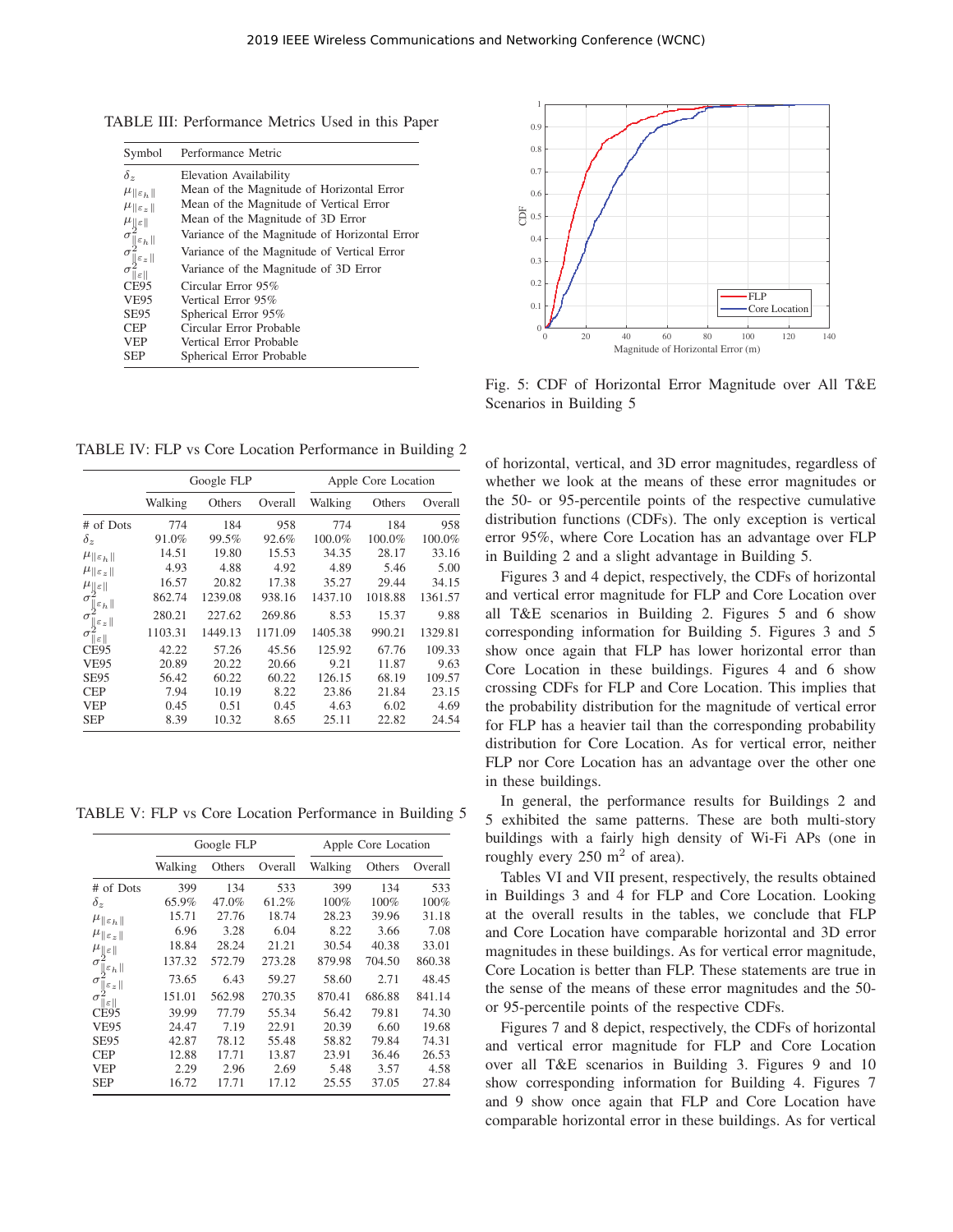

Fig. 6: CDF of Vertical Error Magnitude over All T&E Scenarios in Building 5

TABLE VI: FLP vs Core Location Performance in Building 3

|                                            | Google FLP<br>Apple Core Location |        |         |         |        |         |
|--------------------------------------------|-----------------------------------|--------|---------|---------|--------|---------|
|                                            | Walking                           | Others | Overall | Walking | Others | Overall |
| # of Dots                                  | 774                               | 183    | 957     | 774     | 183    | 957     |
| $\delta_z$                                 | 86.4%                             | 85.2%  | 86.2%   | 100%    | 100%   | 100%    |
| $\mu_{\ \varepsilon_h\ }$                  | 27.27                             | 18.14  | 25.52   | 28.10   | 25.26  | 27.55   |
| $\mu_{\parallel \varepsilon_z \parallel}$  | 7.04                              | 0.95   | 5.88    | 2.05    | 2.08   | 2.06    |
| $\mu_{\parallel\varepsilon\parallel}$      | 29.64                             | 18.19  | 27.45   | 28.32   | 25.38  | 27.76   |
| $\sigma$<br>$\left\ \varepsilon_h\right\ $ | 1204.09                           | 156.70 | 1016.35 | 2065.29 | 187.46 | 1706.88 |
| $\sigma$<br>$\ \varepsilon_z\ $            | 121.57                            | 0.44   | 104.13  | 2.79    | 0.61   | 2.37    |
| σ<br>$\ \varepsilon\ $                     | 1240.33                           | 156.10 | 1052.91 | 2059.41 | 186.09 | 1701.95 |
| CE95                                       | 54.80                             | 38.89  | 54.23   | 52.12   | 47.66  | 52.12   |
| <b>VE95</b>                                | 27.71                             | 1.50   | 27.30   | 5.21    | 3.62   | 4.97    |
| <b>SE95</b>                                | 58.86                             | 38.91  | 57.60   | 52.13   | 47.80  | 52.13   |
| <b>CEP</b>                                 | 19.65                             | 15.80  | 18.88   | 22.66   | 22.58  | 22.64   |
| <b>VEP</b>                                 | 1.50                              | 0.72   | 1.49    | 1.37    | 2.02   | 1.68    |
| <b>SEP</b>                                 | 22.09                             | 15.82  | 20.68   | 22.85   | 22.68  | 22.81   |

error, Figures 8 and 10 show once again that Core Location has better performance than FLP in these buildings. We notice that the probability distribution of magnitude of vertical error for FLP has a much heavier tail than the corresponding probability distribution for Core Location.

In general, the performance results for Buildings 3 and 4 exhibited the same patterns. These are both single-story buildings with a rather low density of Wi-Fi APs (one in roughly every 500  $m<sup>2</sup>$  of area).

Tables IV-VII present data on two other issues that are worth discussing. One is a comparison of walking with other mobility modes. We focus on horizontal error, because all scenarios involving other mobility modes were carried out on the same floor in each of the four buildings. (Buildings 3 and 4 are single-story buildings anyway.) Therefore, there were no floor changes, which made these scenarios rather easy for elevation estimation. The mean of horizontal error magnitude and the 50- or 95-percentile points on its CDF are mostly lower for walking than for other mobility modes in Buildings 2 and 5. In Buildings 3 and 4, it is the other way around. Therefore, it

TABLE VII: FLP vs Core Location Performance in Building 4

|                                           |         | Google FLP |         | Apple Core Location |        |         |  |
|-------------------------------------------|---------|------------|---------|---------------------|--------|---------|--|
|                                           | Walking | Others     | Overall | Walking             | Others | Overall |  |
| # of Dots                                 | 253     | 75         | 328     | 253                 | 75     | 328     |  |
| $\delta_z$                                | 87.7%   | 100.0%     | 90.5%   | 100.0%              | 100.0% | 100.0%  |  |
| $\mu_{\ \varepsilon_h\ }$                 | 16.39   | 17.40      | 16.62   | 17.46               | 15.40  | 16.99   |  |
| $\mu_{\parallel \varepsilon_z \parallel}$ | 7.95    | 10.34      | 8.49    | 2.94                | 3.76   | 3.13    |  |
| $\mu_{\ \varepsilon\ }$                   | 20.00   | 22.01      | 20.46   | 17.88               | 16.10  | 17.47   |  |
| σí<br>$\ \varepsilon_h\ $                 | 84.94   | 90.54      | 86.13   | 117.77              | 45.91  | 101.90  |  |
| $\sigma^*_{\parallel}$<br>$\varepsilon_z$ | 79.95   | 61.32      | 76.50   | 1.99                | 3.22   | 2.38    |  |
| $\sigma^*_{\ \varepsilon\ }$              | 96.44   | 75.92      | 92.22   | 113.53              | 41.03  | 97.33   |  |
| CE95                                      | 32.17   | 37.86      | 32.74   | 40.60               | 28.91  | 38.35   |  |
| <b>VE95</b>                               | 24.57   | 23.58      | 23.58   | 5.45                | 5.49   | 5.48    |  |
| <b>SE95</b>                               | 38.07   | 38.75      | 38.29   | 40.64               | 28.91  | 38.40   |  |
| <b>CEP</b>                                | 15.42   | 15.31      | 15.35   | 14.99               | 14.71  | 14.88   |  |
| <b>VEP</b>                                | 2.56    | 10.56      | 5.57    | 2.48                | 4.71   | 3.35    |  |
| <b>SEP</b>                                | 19.41   | 21.51      | 20.29   | 15.24               | 15.28  | 15.24   |  |



Fig. 7: CDF of Horizontal Error Magnitude over All T&E Scenarios in Building 3



Fig. 8: CDF of Vertical Error Magnitude over All T&E Scenarios in Building 3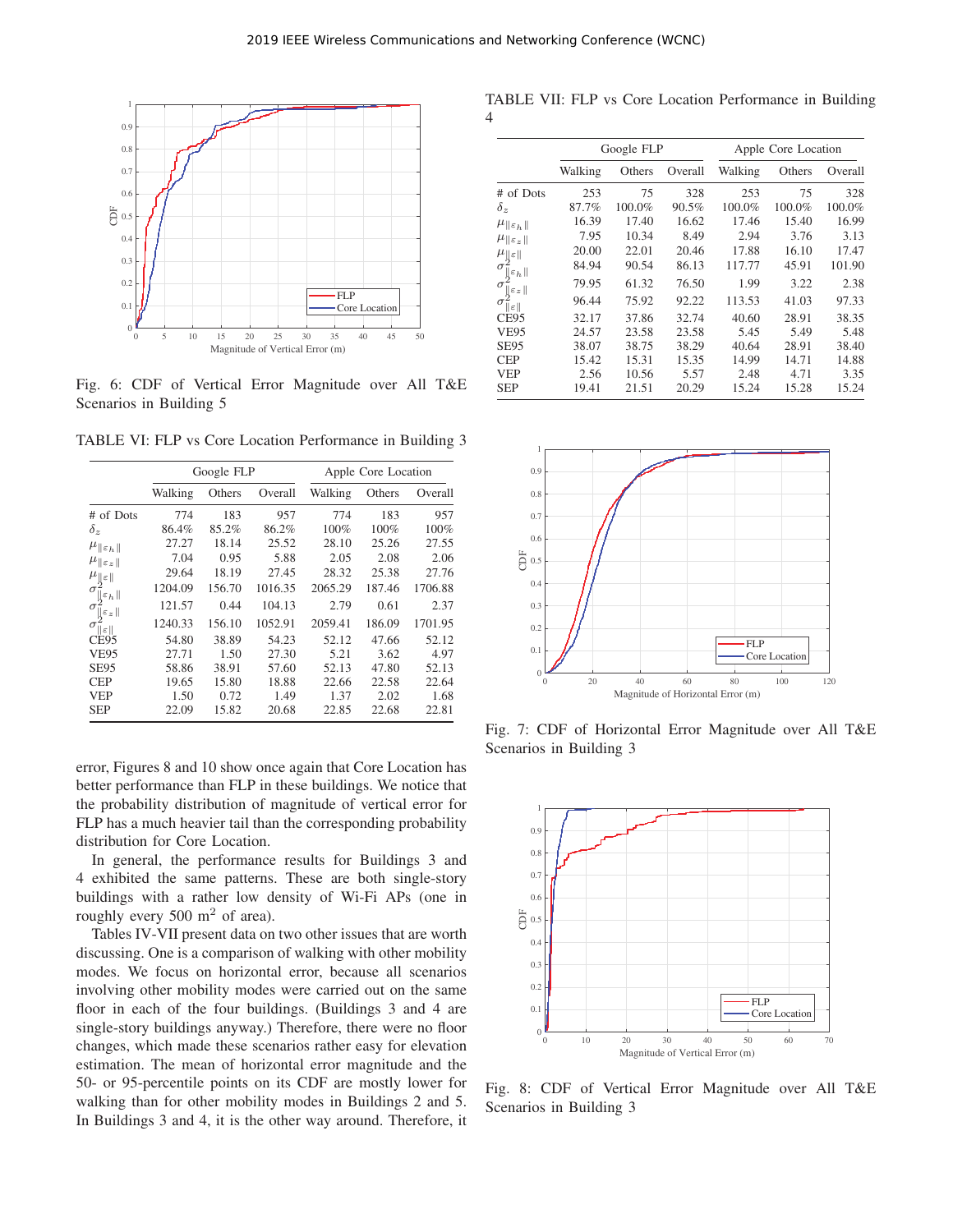

Fig. 9: CDF of Horizontal Error Magnitude over All T&E Scenarios in Building 4



Fig. 10: CDF of Vertical Error Magnitude over All T&E Scenarios in Building 4

is plausible to conclude that the mobility mode does not have much of a bearing on FLP or Core Location performance.

The second issue is that FLP sometimes does not generate an elevation estimate. The percentage of dots at which FLP produced elevation information in each scenario is shown in Tables IV-VII. Specifically, the overall elevation availability was only 61.2% in Building 5. Note that Core Location produced elevation information all the time.

Figures 11 and 12 depict, respectively, the CDFs of horizontal and vertical error magnitudes for FLP and Core Location over all T&E scenarios and all buildings. They show that FLP clearly provides better horizontal accuracy than Core Location. However, the CDFs for vertical error magnitude cross, and hence there are no winners as far as vertical error is concerned. Figure 11 shows that FLP and Core Location provide, respectively, 25.5 m and 37.8 m horizontal accuracy, hence meeting FCC's 2021 requirement for horizontal accuracy for



Fig. 11: CDF of Horizontal Error Magnitude over All T&E Scenarios and All Buildings



Fig. 12: CDF of Vertical Error Magnitude over All T&E Scenarios and All Buildings

E911 calls *today*.

## IV. COMPARISON OF FLP WITH THE BEST PERFLOC APP

Table VIII provides a comparison of FLP and the best PerfLoc app in Building 5. Over all T&E scenarios, the app that won the PerfLoc Prize Competition is better than FLP by 1.08 m in the sense of mean horizontal error magnitude. When it comes to the 95-percentile point on the CDF of horizontal error magnitude, FLP is better than the PerfLoc app by 17.5 m, which is quite significant. As for vertical error magnitude, the best PerfLoc app is significantly better than FLP. For the walking scenarios (namely, 1, 2, 9, and 10) the PerfLoc app outperforms FLP in every respect. For other mobility modes, sometimes FLP is better than the best PerfLoc app, and sometimes it is the other way around. It is already known that the best PerfLoc app, which uses IMU sensors in addition to various RF signals (Wi-Fi, GPS, and cellular), does not do a good job of handling other mobility